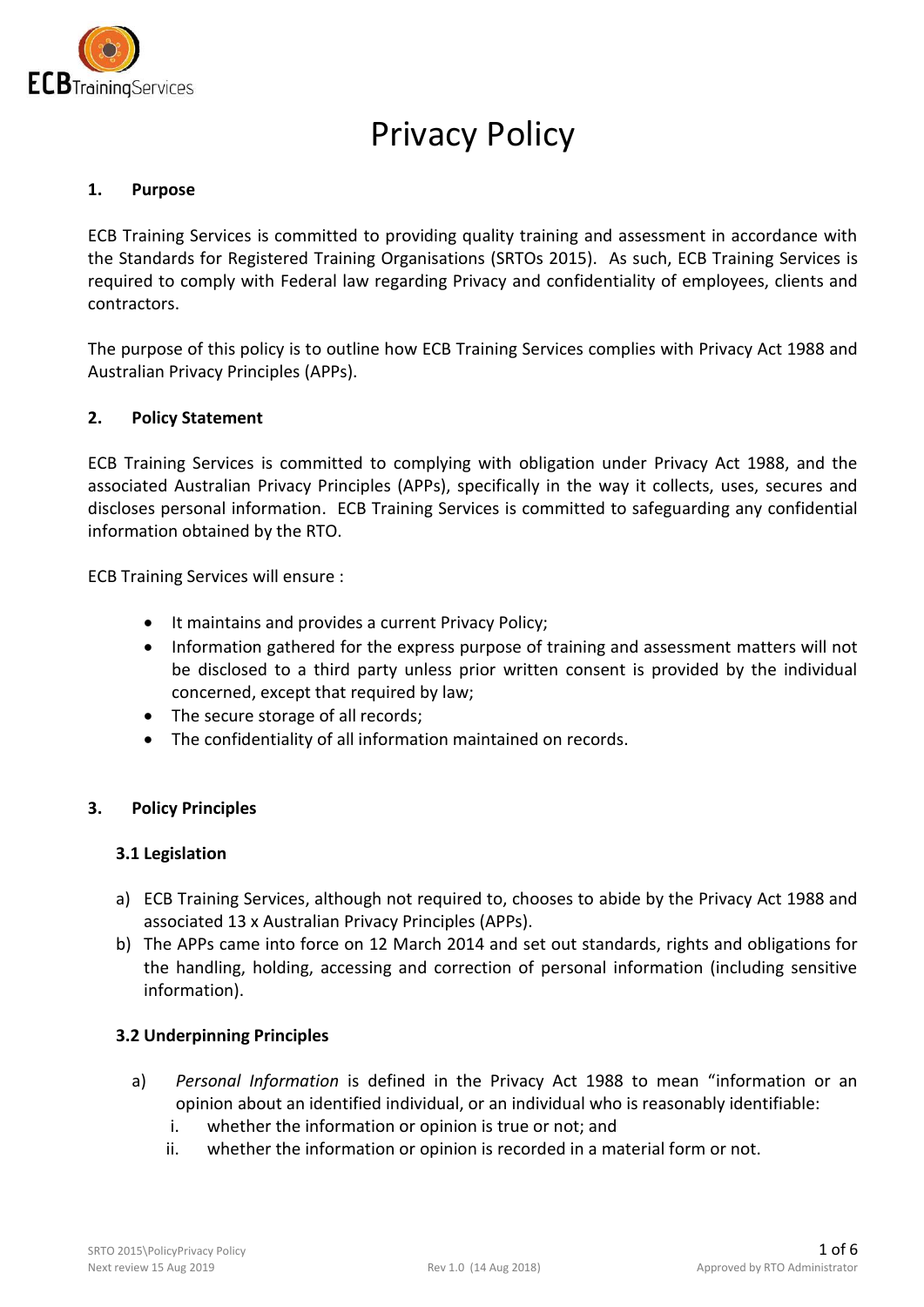

- b) *Sensitive Personal Information* is defined in the Privacy Act 1988 to mean "information or an opinion about an individual's" that is also personal information, such as:
	- i. racial or ethnic origin; or
	- ii. political opinions; or
	- iii. membership of a political association; or
	- iv. religious beliefs or affiliations; or
	- v. philosophical beliefs; or
	- vi. membership of a professional or trade association; or
	- vii. membership of a trade union; or
	- viii. sexual orientation or practices; or
	- ix. criminal record.

## **3.3 PART 1 – Consideration of Personal Information Privacy**

- a) Open and Transparent Management of Personal Information. ECB Training Services will :
	- i. Ensure that personal information is managed in an open and transparent way.
	- ii. Take reasonable steps to implement practices and procedures that will facilitate dealing with enquiries or complaints from individuals regarding compliance with the Australian Privacy Principles (APPs).
	- iii. Ensure that it maintains an up-to-date policy about the management of personal information.
	- iv. Ensure that ECB Training Services Privacy Policy contains the following information:
		- The kind of information that is collected and held;
		- How the information is collected and held:
		- The purposes for which information is collected, held, used and disclosed;
		- How an individual may access their personal information that is held by ECB Training Services and seek correction of such information as necessary;
		- How the individual may make a complaint about a breach of the APPs and how ECB Training Services will deal with such a complaint;
		- Whether ECB Training Services is likely to disclose personal information to overseas recipients, and if so the countries in which such are likely to be located.
	- v. Provide the Privacy Policy free of charge and in such form as appropriate, and as is reasonable.
- b) Anonymity and pseudonymity ECB Training Services will :
	- i. Respect that individuals may not wish to identify themselves when making enquiries on ECB Training Services products and services;

## **3.4 PART 2 – Collection of Personal Information**

a) ECB Training Services will not collect personal information form you unless that information is necessary for one or more of its functions or activities, or is required by law.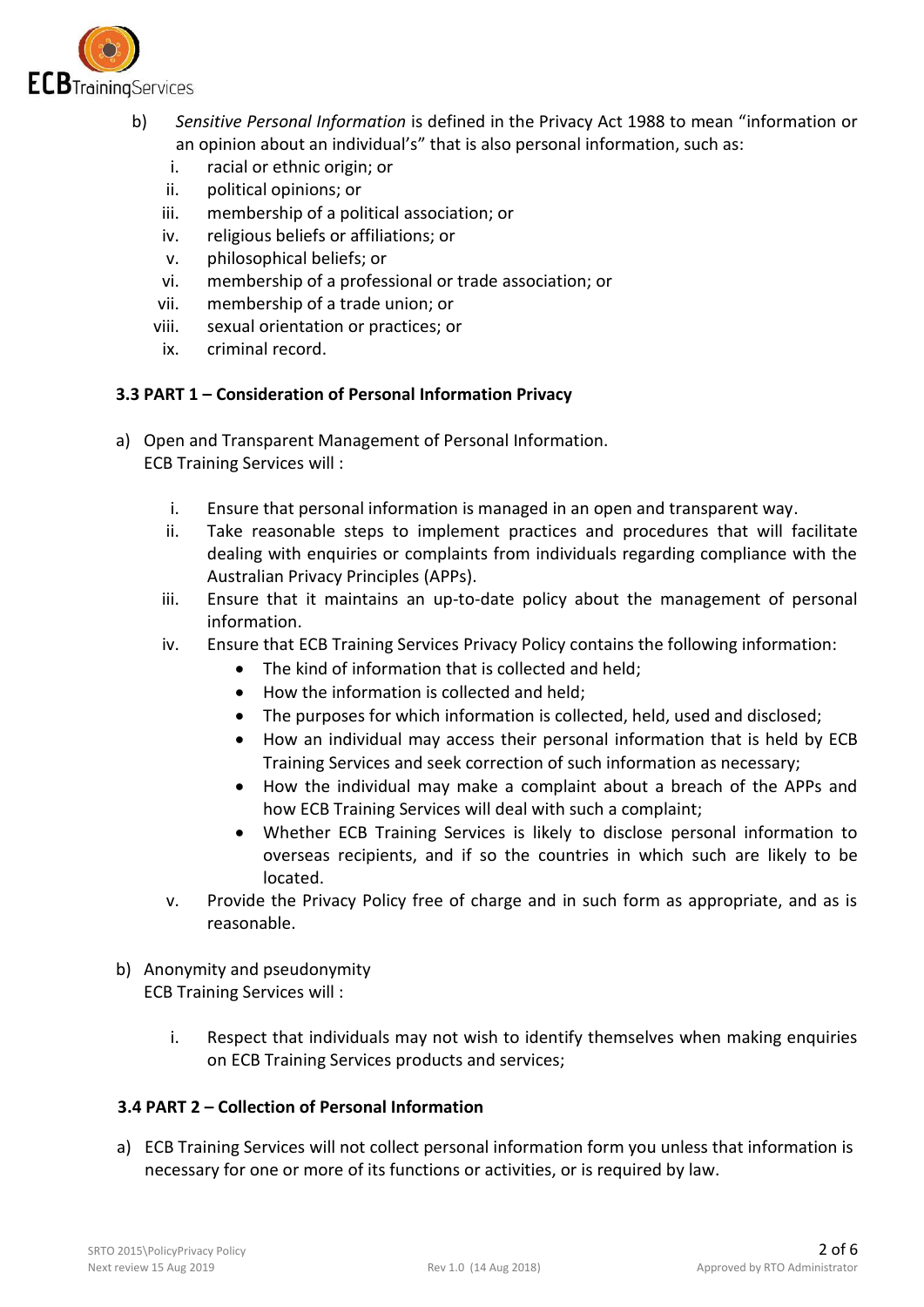

- b) ECB Training Services advises that it is required by law to collect, hold, use and supply personal information, in accordance with the National VET Provider Collection Data Provision Requirements.
- c) ECB Training Services will take reasonable steps at or before the time of collection to ensure that you are aware of:
	- i. Who we are and how to contact us;
	- ii. How to gain access to your own information;
	- iii. The purpose for which the information is being collected;
	- iv. Any organisation to which we would normally disclose information of that kind;
	- v. Any law that requires the particular information to be collected;
	- vi. The main consequences for the individual if all or part of the information is not provided.
- d) ECB Training Services collects information from you in the following ways:
	- i. When you register your interest on line, apply for enrolment, request certain services or products, or otherwise contact or do business with us.
	- ii. Information may be collected from enrolment forms, certified documents, telephone calls, faxes, emails, letters sent by you.
	- iii. Information may be collected from third parties, such as other training providers, regarding confirmation of training and ongoing professional development that you have attended, as permitted by you.
- e) Should ECB Training Services collect information about you from a third party we will take reasonable steps to ensure that the individual is or has been made aware of the matters listed above except to the extent that making the individual aware of the matters would pose a serious threat to the life or health of any individual.

## **3.5 PART 3 – Dealing with Personal Information**

a) ECB Training Services will not use or disclose personal or sensitive information for any purpose other than what it was collected for, unless the relevant person has provided written consent to use or disclose that information in circumstances that are different to those for which it was collected.

The circumstances where an exception may occur are:

- i. Where the use or disclosure of this information is required or authorised by or under an Australian law or a court/tribunal order;
- ii. The individual would reasonable expect ECB Training Services to use or disclose the information for the secondary purpose;
- iii. A permitted health situation exists in relation to the use or disclosure of the information by ECB Training Services;
- iv. A permitted general situation exists in relation to the use or disclosure of the information by ECB Training Services;
- v. ECB Training Services reasonably believes that the use or disclosure of the information is reasonably necessary for one or more enforcement related activities conducted by, or on behalf of, an enforcement body.
- b) ECB Training Services collects your personal information so as to:
	- i. Process applications;
	- ii. Manage your enrolment;
	- iii. Record and maintain your details;
	- iv. Administering training programs;
	- v. Record and maintain details of your ongoing training and assessment;
	- vi. Provide you with details regarding client services, benefits, and training opportunities;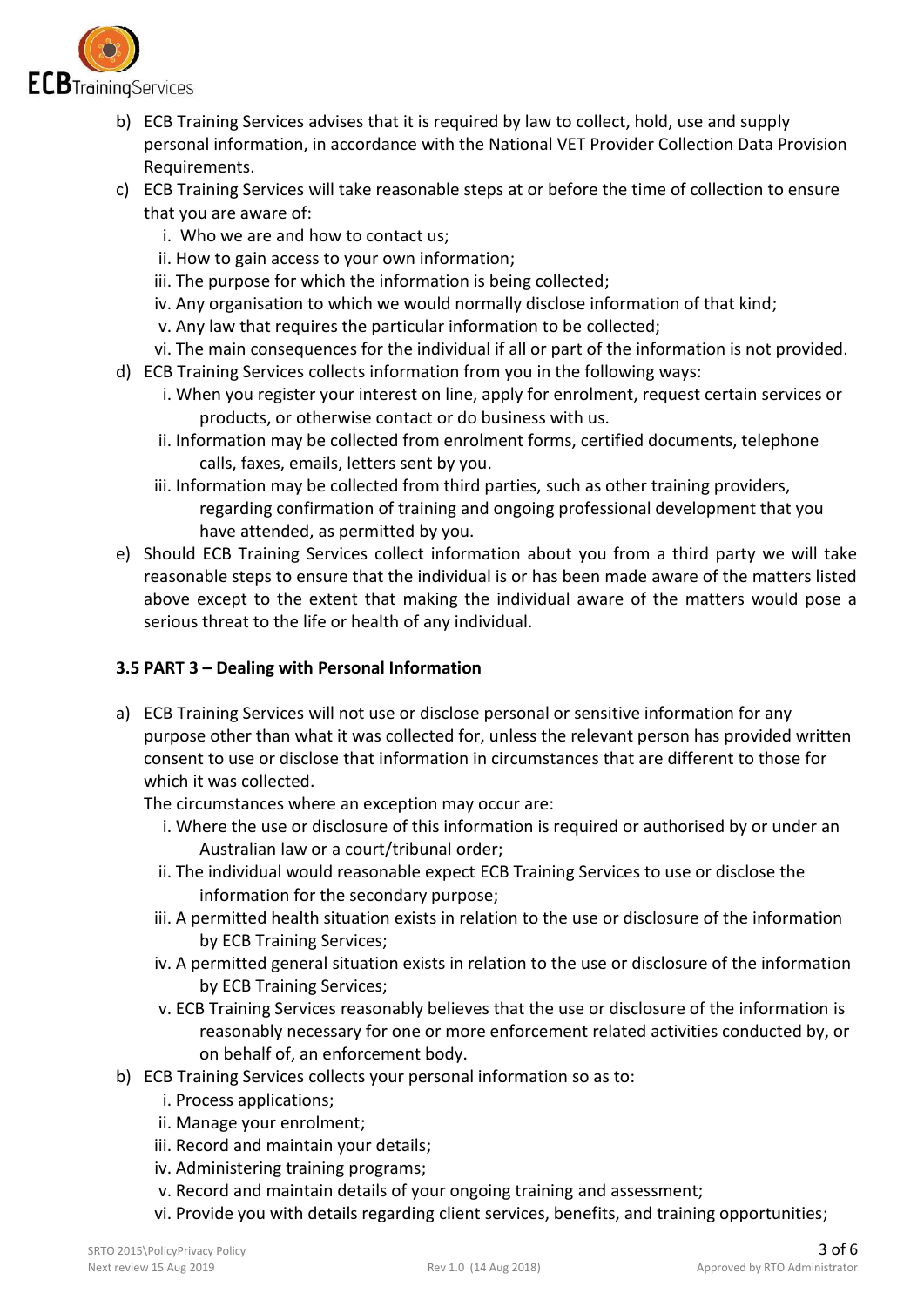

- vii. Notify you about upcoming events and opportunities;
- viii. Gain feedback from you;
	- ix. Communicate with you;
	- x. Report to relevant authorities as required by law.
- c) Direct Marketing

ECB Training Services:

- i. May use personal information (specifically your name and relevant address details) and information about your preferences for direct marketing (ie the communication channels which you prefer for receiving direct marketing from us and the types of products and services in which you are interested in) so as to let you know about our services and benefits, where we have your consent.
- ii. Provides an opt-out and/or unsubscribe method that is easily accessible for individuals to request not to receive direct marketing communications.
- d) Cross Border Disclosure

ECB Training Services:

- iii. Does not disclose personal information to overseas recipients unless prior written approval is received by the individual who the personal information relates.
- e) Adoption, use or disclosure of Government Related identifiers

ECB Training Services:

- i. Is required by law (*Student Identifier Act*) to collect, maintain and report to relevant Government agencies the individual's Unique Student Identifier (USI) number in accordance with the National VET Provider Collection Data Provision Requirements.
- ii. Will not disclose the Unique Student Identifier (USI) number for any other purpose, including on any Certification documents you receive.
- iii. Must not adopt the Unique Student Identifier (USI) number as its own identifier of the individual.

## **3.6 PART 4 – Integrity of Personal Information**

a) Quality of personal information

ECB Training Services will take steps, as are reasonable, to ensure that the personal information it:

- i. Collects is accurate, up to date and complete;
- ii. Uses or discloses, is, having regard to the purpose of the use or disclosure, accurate, up to date, complete and relevant.
- b) Security of personal information

ECB Training Services will take steps, as are reasonable in the circumstances to:

- i. Protect the information from misuse, interference and loss as well as unauthorised access, modification or disclosure.
- ii. Destroy the information or to ensure that the information is de-identified.

## **3.7 PART 5 – Access to, and correction of, Personal Information**

- a) ECB Training Services provides all clients with electronic access to their own personal records, where the individual can update and maintain their own personal information.
- b) In some circumstances, ECB Training Services may not permit access to individuals for their personal information. If this is ever the case, ECB Training Services will provide full details for the legal reasons for this decision. These may include that ECB Training Services believes :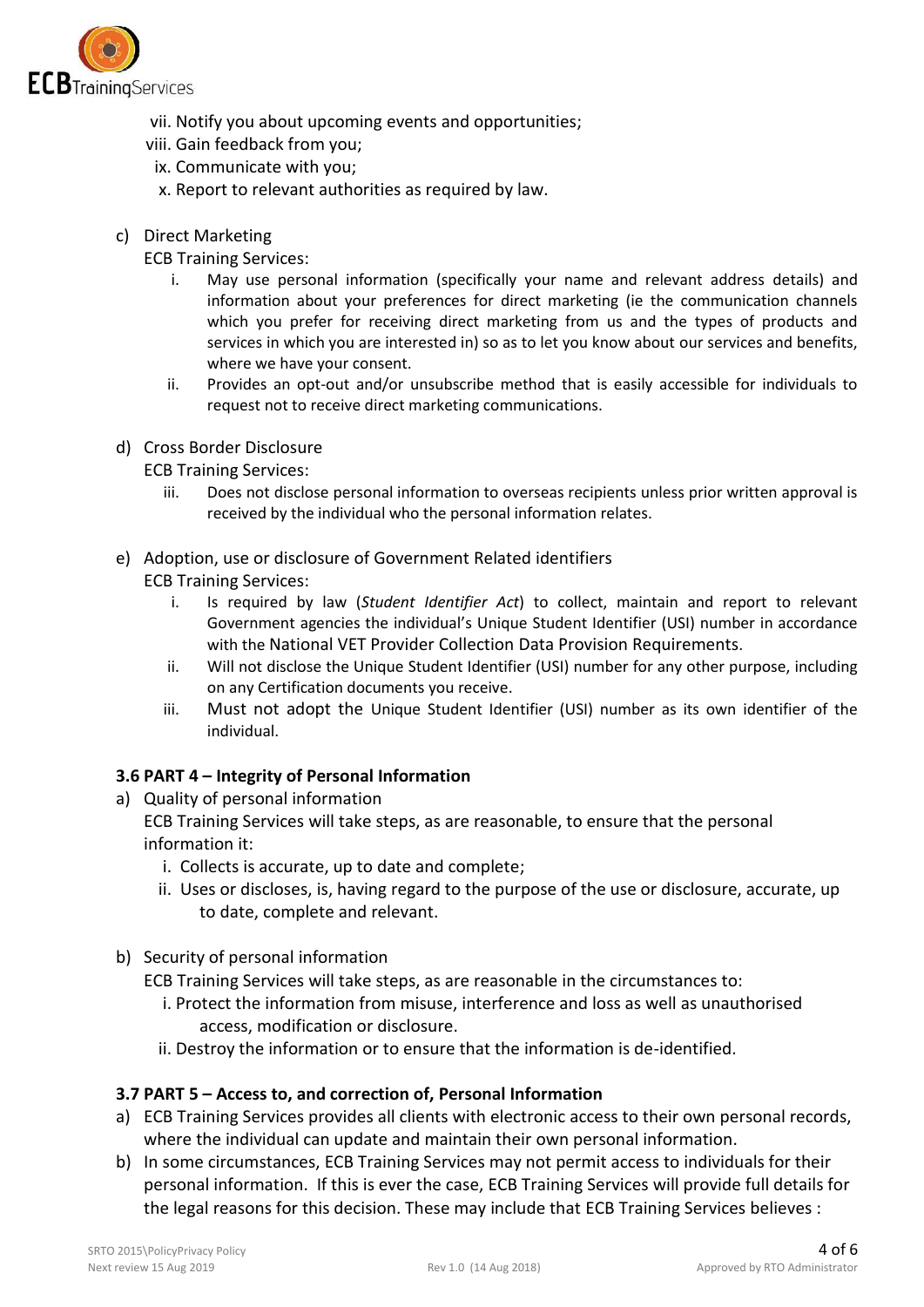

- i. That giving access to the information would pose a serious threat to the life, health or safety of the individual, or to public health or public safety; or
- ii. Giving access would have an unreasonable impact on the privacy of other individuals; or
- iii. The request for access is frivolous or vexatious; or
- iv. The information relates to existing or anticipated legal proceedings between ECB Training Services and the individual, and would not be accessible by the process of discovery in those proceedings; or
- v. Giving access would reveal the intentions of ECB Training Services in relation to negotiations with the individual in such a way as to prejudice those negotiations; or
- vi. Giving access would be unlawful; or
- vii. Denying access is required or authorised by or under an Australian law or a court/tribunal order; or
- viii. Both of the following apply:
	- ECB Training Services has reason to suspect that unlawful activity, or misconduct of a serious nature, that relates to ECB Training Services functions or activities has been, is being or may be engaged in;
	- Giving access would be likely to prejudice the taking of appropriate action in relation to the maters; or
	- ix. Giving access would be likely to prejudice one or more enforcement related activities conducted by, or on behalf of, an enforcement body; or
	- x. Giving access would reveal evaluative information generated within ECB Training Services in connection with a commercially sensitive decision-making process.
- c) When dealing with requests for access to personal information, ECB Training Services will: i. Respond to request for access within 30 days of the request, if from an individual, and
	- within a reasonable time, if the request is from an organisation; and ii. Provide access to the information in the manner requested, if it is reasonable and
- practicable to do so. d) ECB Training Services does not charge a fee for access to personal information. The exception
- is re-prints of certification documentation previously supplied.
- e) With regard to the correction of personal information held:
	- i. should ECB Training Services be satisfied that information is inaccurate, out of date, incomplete, irrelevant or misleading, ECB Training Services will take such steps as reasonable to correct the information to ensure that, having regard to the purpose for which it is held, the information is accurate, up-to-date, complete, relevant and not misleading.
	- ii. Should ECB Training Services refuse to correct information, ECB Training Services will give written notice to the individual that sets out:
		- The reason for refusal
		- **The mechanisms available to complain about the refusal; and**
		- Any other matter prescribed by the regulations.

## **4. ECB Training Services Responsibilities**

Director ECB Training Services ensures that all employees are made aware of this policy and its underpinning legislative requirements, and comply with this policy at all times.

Director ECB Training Services ensures that all clients have access to and awareness of this policy.